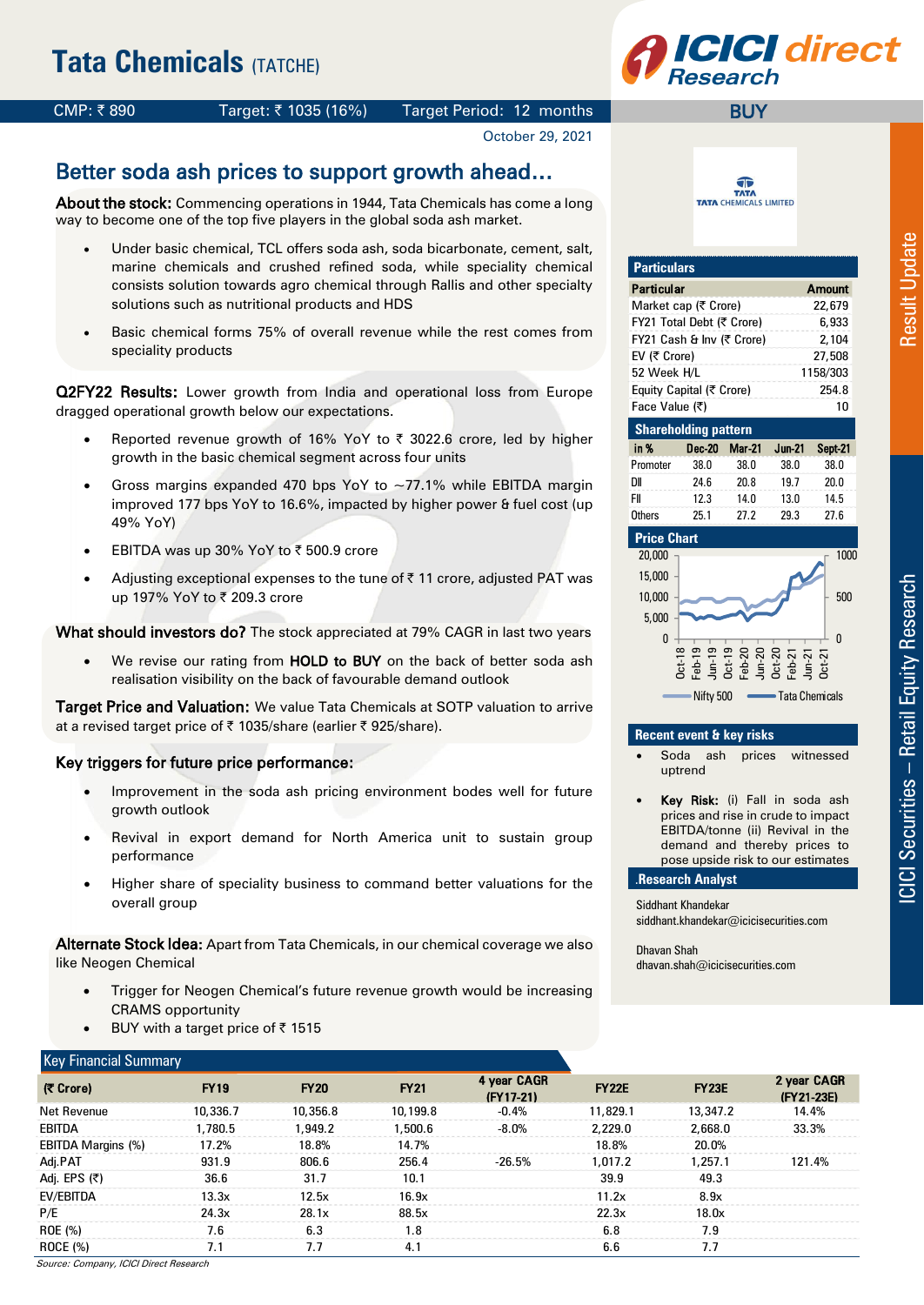# Key takeaways of recent quarter & conference call highlight

### Q2FY22 Results: Revival in soda ash volume, realisations aid better performance

- Basic chemical topline performance: Revenues were up 22% YoY to ₹ 2234.9 crore, led by growth across geographies. The India business reported a surge of 16% YoY to  $\bar{\tau}$  811.9 crore while the same from North America, UK and Magadi remained higher by 21.9% YoY, 23.4% YoY & 53.8% YoY to  $\bar{\tau}$  867 crore,  $\bar{\tau}$  416 crore &  $\bar{\tau}$  140 crore, respectively. The growth across geographies was primarily driven by volume growth owing to revival in the demand of end user industry
- Basic chemical operational performance: Adjusted EBITDA for the segment increased 52% YoY to  $\bar{\tau}$  423.7 crore, largely on the back of better margins from North America businesses. OPM for the segment was at 19% (up 377 bps YoY)

## Q2FY22 Earnings Conference Call highlights

#### India:

- Price hike taken to the tune of ₹ 3000/tonne over April-September 2021 while it had taken another ₹ 4000/tonne price hike in October'21
- Around 15-20% of the sales are on annual contracts while rest are on quarterly basis
- Mithapur plant expansion is moving as per schedule. Total  $\bar{\tau}$  2700 crore worth of capex is ongoing to expand capacity across soda ash, bicarb, salt businesses. The capex is expected to be commissioned by March 2024
- The maintenance shutdown will happen during Q3FY22

#### North America:

- Exports business has witnessed strong growth during the quarter while domestic business remained steady
- There has been loan refinancing at a lower rate, which could save finance cost to the tune of  $\bar{z}$  50 crore annually
- Volume growth for North America was up 29% YoY to 613,000 MT
- The company will resort to maintenance shutdown during Q3FY22. Shutdown can happen for a week to 10 days

#### Europe:

- Higher carbon prices impacting the operational performance. The company requires around 5.5 lakh tonnes of carbon annually of which 3 lakh tonnes are free carbon credit. The company is exposed to around 2 lakh tonnes of carbon of which it can pass on cost increase of around 1 lakh tonnes of carbon and rest 1 lakh tonnes are hedged
- Carbon credit cost increased from £25-30/tonne to £75/tonne

# Other updates:

- Silica business continues to gain traction for its rubber and food grade silica products with new customers added
- Net debt for the quarter was at  $\bar{\tau}$  4158 crore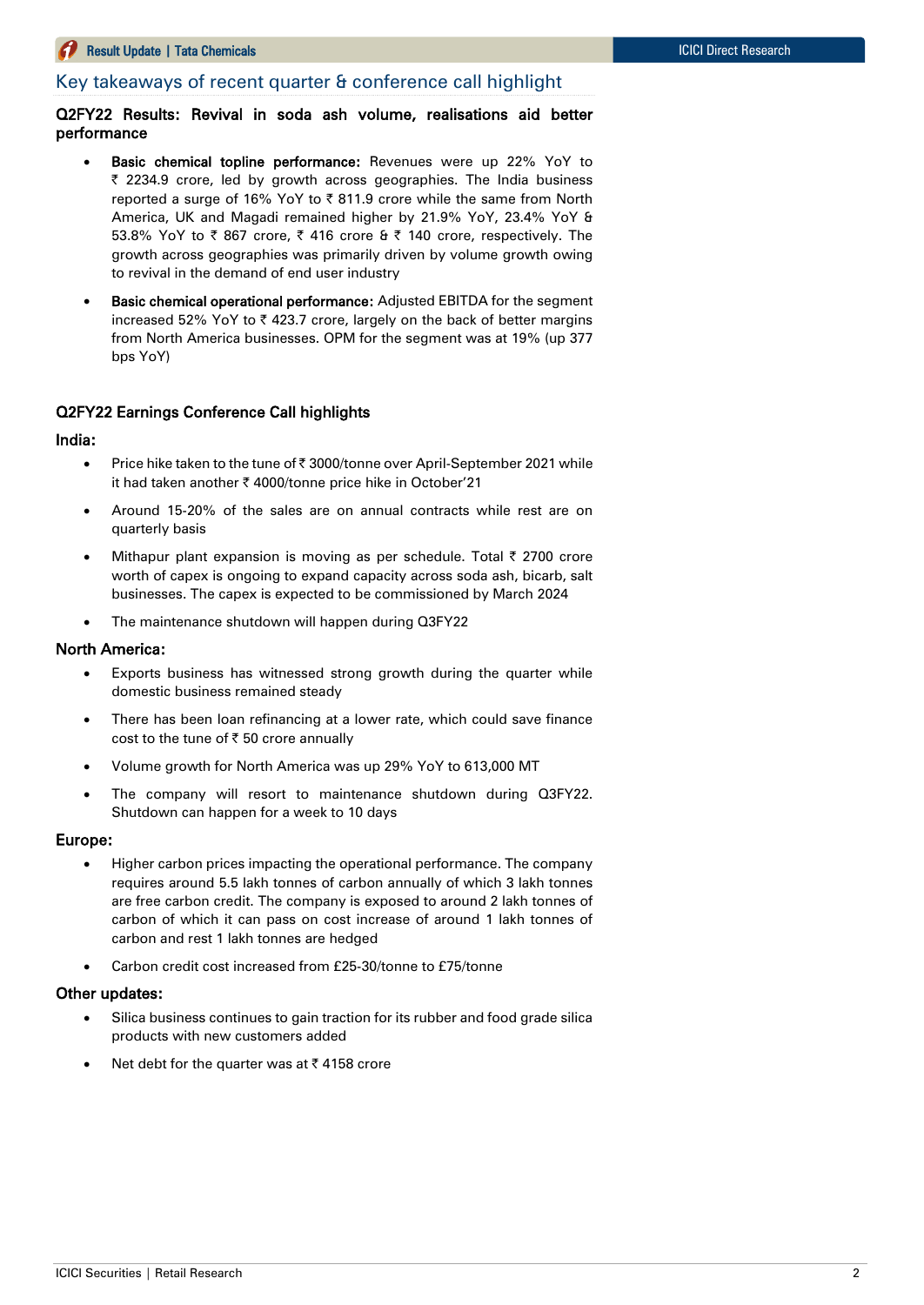# **Community** Result Update | Tata Chemicals ICICI Direct Research

# Financial story in charts

| Exhibit 1: Basic chemical revenues $\overline{-}$ Geographical bifurcation ( $\overline{z}$ crore) |        |        |        |        |        |        |        |        |        |
|----------------------------------------------------------------------------------------------------|--------|--------|--------|--------|--------|--------|--------|--------|--------|
| <b>Basic chem Revenue</b>                                                                          | 02FY20 | 03FY20 | 04FY20 | 01FY21 | 02FY21 | 03FY21 | 04FY21 | 01FY22 | 02FY22 |
| India                                                                                              | 690    | 708    | 719    | 637    | 700    | 764    | 806    | 795    | 812    |
| TCA - North America                                                                                | 886    | 872    | 800    | 619    | 711    | 742    | 807    | 837    | 867    |
| TCE - Europe                                                                                       | 337    | 348    | 365    | 316    | 337    | 374    | 383    | 407    | 416    |
| TCM - Magadi                                                                                       | 139    | 82     | 115    | 100    | 91     | 107    | 115    | 134    | 140    |
| Source: ICICI Direct Research                                                                      |        |        |        |        |        |        |        |        |        |

|                                   | Exhibit 2: Basic chemical volumes – Geographical bifurcation ('000 MT) |               |        |        |        |        |        |        |        |  |  |
|-----------------------------------|------------------------------------------------------------------------|---------------|--------|--------|--------|--------|--------|--------|--------|--|--|
| Basic chem sales volume ('000 MT) | Q2FY20                                                                 | <b>Q3FY20</b> | Q4FY20 | Q1FY21 | Q2FY21 | Q3FY21 | 04FY21 | 01FY22 | 02FY22 |  |  |
| <b>TCL India</b>                  | 179                                                                    | 187           | 185    | 139    | 176    | 198    | 215    | 195    | 208    |  |  |
| Soda Ash                          | 154                                                                    | 158           | 159    | 118    | 151    | 168    | 184    | 167    | 178    |  |  |
| Sodium Bicarbonate                | 25                                                                     | 29            | 26     | 21     | 25     | 30     | 31     | 28     | 30     |  |  |
| <b>TCA - North America</b>        | 570                                                                    | 569           | 553    | 387    | 475    | 475    | 566    | 580    | 613    |  |  |
| Soda Ash                          | 570                                                                    | 569           | 553    | 387    | 475    | 475    | 566    | 580    | 613    |  |  |
| <b>TCE - Europe</b>               | 104                                                                    | 97            | 101    | 92     | 94     | 98     | 96     | 95     | 93     |  |  |
| Soda Ash                          | 77                                                                     | 70            | 71     | 62     | 67     | 70     | 67     | 68     | 68     |  |  |
| Sodium Bicarbonate                | 27                                                                     | 27            | 30     | 30     | 27     | 28     | 29     | 27     | 25     |  |  |
| <b>TCM - Magadi</b>               | 74                                                                     | 40            | 75     | 57     | 51     | 56     | 68     | 83     | 86     |  |  |
| Soda Ash                          | 74                                                                     | 40            | 75     | 57     | 51     | 56     | 68     | 83     | 86     |  |  |

Source: ICICI Direct Research

| Exhibit 3: Basic chemical realisation/tonne-Geographical bifurcation |        |               |               |        |        |        |        |        |               |
|----------------------------------------------------------------------|--------|---------------|---------------|--------|--------|--------|--------|--------|---------------|
| Basic chem realisation/tonne                                         | Q2FY20 | <b>Q3FY20</b> | <b>Q4FY20</b> | Q1FY21 | Q2FY21 | Q3FY21 | 04FY21 | 01FY22 | <b>Q2FY22</b> |
| India                                                                | 38.549 | 37,835        | 38,846        | 45.850 | 39,755 | 38,565 | 37,504 | 40,758 | 39,033        |
| <b>TCA - North America</b>                                           | 15,544 | 15,325        | 14.467        | 15.995 | 14.968 | 15,621 | 14,258 | 14,431 | 14,144        |
| TCE - Europe                                                         | 32.404 | 35.876        | 36.139        | 34.348 | 35.851 | 38,163 | 39,896 | 42,842 | 44,731        |
| TCM - Magadi                                                         | 18.784 | 20,500        | 15,333        | 17.544 | 17.843 | 19,107 | 16,912 | 16.145 | 16,279        |
| $\sim$<br>$\sim$ $\sim$                                              |        |               |               |        |        |        |        |        |               |

| Source: ICICI Direct Research |  |  |
|-------------------------------|--|--|
|                               |  |  |

| Exhibit 4: Basic chemical EBITDA/tonne– Geographical bifurcation |        |          |               |        |        |        |        |        |          |
|------------------------------------------------------------------|--------|----------|---------------|--------|--------|--------|--------|--------|----------|
| <b>Basic chem EBITDA/tonne</b>                                   | Q2FY20 | Q3FY20   | <b>Q4FY20</b> | Q1FY21 | Q2FY21 | Q3FY21 | 04FY21 | 01FY22 | 02FY22   |
| India                                                            | 11.236 | 10.899   | 8.721         | 12.710 | 7.454  | 9,494  | 8.264  | 13,487 | 10,705   |
| <b>TCA - North America</b>                                       | 3.263  | 3.216    | 3.689         | 904    | 2.021  | 3.326  | 1.113  | 2.983  | 3.197    |
| TCE - Europe                                                     | 4.327  | 4.433    | 5.050         | 3.043  | 4.894  | 4,592  | 1.979  | 3.053  | $-1.935$ |
| TCM - Magadi                                                     | 3,649  | $-2.250$ | .467          | 1.754  | 1.176  | 4.643  | 2.941  | 3.012  | 2.674    |
| $\cdots$<br>$\sim$ $\sim$                                        |        |          |               |        |        |        |        |        |          |

Source: ICICI Direct Research

| Exhibit 5: Basic chemical OPM %- Geographical bifurcation |        |           |        |        |        |         |        |        |         |
|-----------------------------------------------------------|--------|-----------|--------|--------|--------|---------|--------|--------|---------|
| Basic chem OPM (%)                                        | Q2FY20 | 0.3FY20   | 04FY20 | Q1FY21 | Q2FY21 | 0.3FY21 | 04FY21 | 01FY22 | 02FY22  |
| India                                                     | 29.1%  | 28.8%     | 22.5%  | 27.7%  | 18.8%  | 24.6%   | 22.0%  | 33.1%  | 27.4%   |
| TCA - North America                                       | 21.0%  | 21.0%     | 25.5%  | 5.7%   | 13.5%  | 21.3%   | 7.8%   | 20.7%  | 22.6%   |
| TCE - Europe                                              | 13.4%  | 12.4%     | 14.0%  | 8.9%   | 13.6%  | 12.0%   | 5.0%   | 7.1%   | $-4.3%$ |
| TCM - Magadi                                              | 19.4%  | $-11.0\%$ | 9.6%   | 10.0%  | 6.6%   | 24.3%   | 17.4%  | 18.7%  | 16.4%   |
| Source: ICICI Direct Research                             |        |           |        |        |        |         |        |        |         |

#### Exhibit  $6:$  SOTP value

|                                                                   |              | Revenue      |              | <b>EBITDA</b> | EV/EBITDA    | EV           |
|-------------------------------------------------------------------|--------------|--------------|--------------|---------------|--------------|--------------|
| In ₹ Crore unless other mentioned                                 | <b>FY22E</b> | <b>FY23E</b> | <b>FY22E</b> | <b>FY23E</b>  | <b>FY23E</b> | <b>FY23E</b> |
| <b>Basic Chemical</b>                                             |              |              |              |               |              |              |
| India                                                             | 3,274        | 3,502        | 1,000        | 1,090         | 8.0x         | 8,722        |
| <b>ROW</b>                                                        | 5,593        | 6,110        | 894          | 1,080         | 6.0x         | 6,479        |
| <b>Speciality Products</b>                                        |              |              |              |               |              |              |
| Rallis (50.09% stake and 20% holding company discount)            | 2,690        | 3,201        | 289          | 414           | 15.4x        | 2,383        |
| <b>Other Speciality</b>                                           | 226          | 339          | 22           | 38            | 10.0x        | 385          |
| <b>Consolidated EV</b>                                            |              |              |              |               |              | 17,968       |
| Less: Net debt                                                    |              |              |              |               |              | 1,146        |
| <b>Residual business MCAP</b>                                     |              |              |              |               |              | 16,822       |
| Add: NC investment portfolio excl Tata sons inv $\omega$ 70% disc |              |              |              |               |              | 1,600        |
| Add: Fair value of Tata sons inv $@$ 70% disc                     |              |              |              |               |              | 8,000        |
| <b>Target MCAP</b>                                                |              |              |              |               |              | 26,422       |
| No.of shares                                                      |              |              |              |               |              | 25.5         |
| Target price/share                                                |              |              |              |               |              | 1,035        |
| <b>CMP</b>                                                        |              |              |              |               |              | 890          |
| Upside/downside                                                   |              |              |              |               |              | 16%          |
| Source: ICICI Direct Research                                     |              |              |              |               |              |              |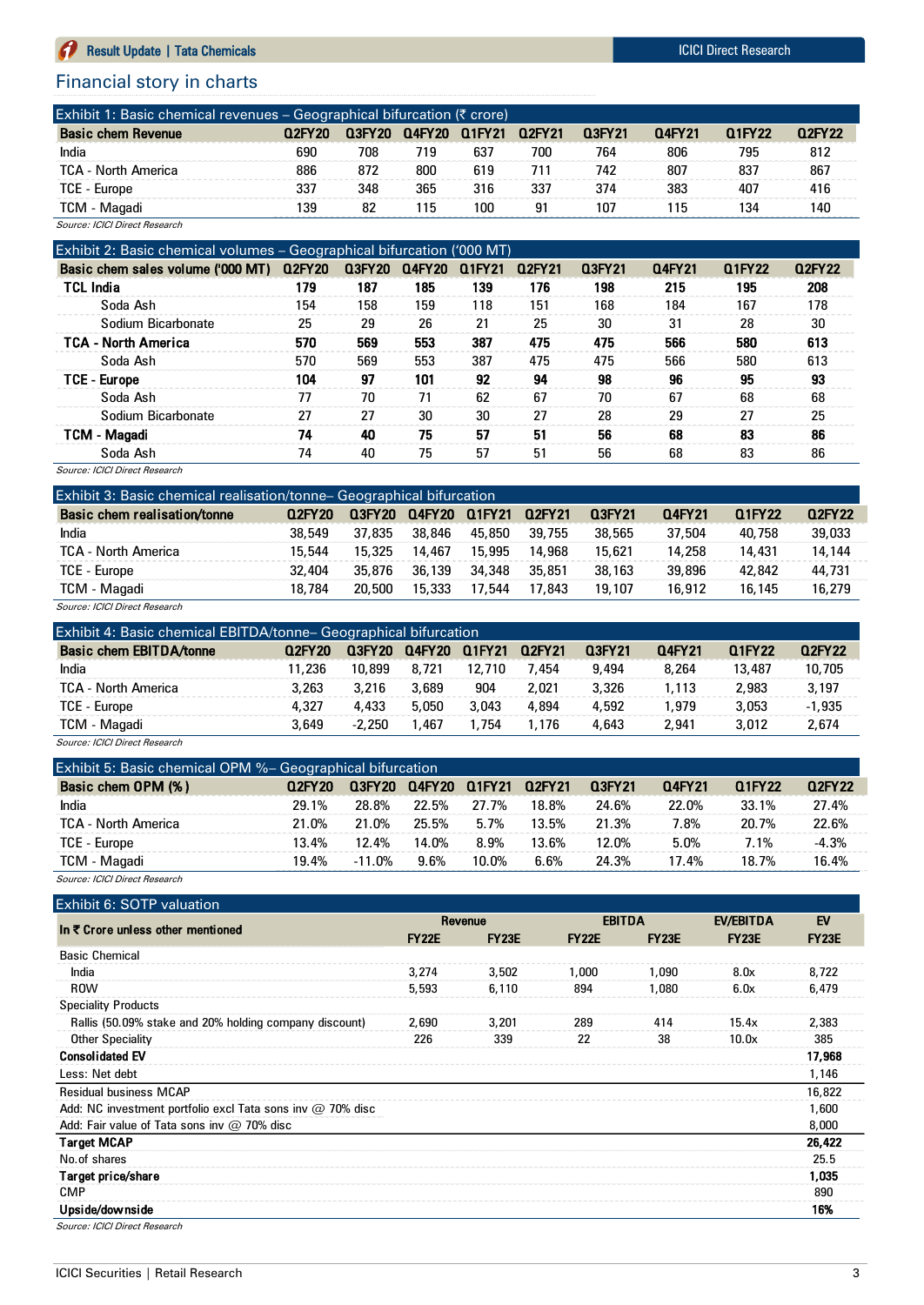#### Exhibit 7: Revenue trend (₹ crore)



Source: Company, ICICI Direct Research



Source: Company, ICICI Direct Research



Source: Company, ICICI Direct Research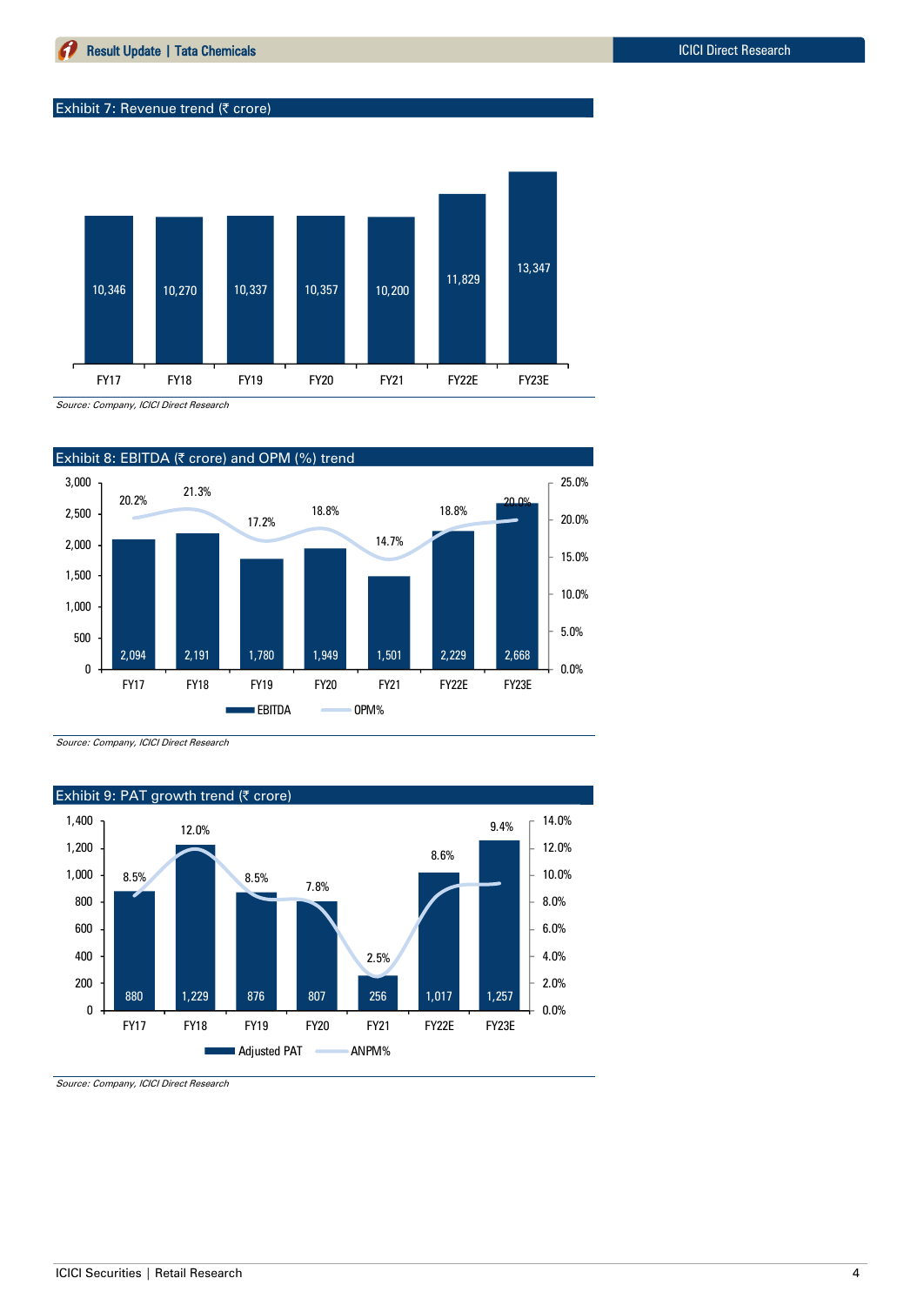# Financial summary

| <b>Exhibit 10: Profit and loss statement</b> |             |             |             |              | ₹ crore      |
|----------------------------------------------|-------------|-------------|-------------|--------------|--------------|
| Year end March                               | <b>FY19</b> | <b>FY20</b> | <b>FY21</b> | <b>FY22E</b> | <b>FY23E</b> |
| <b>Total Operating Income</b>                | 10,336.7    | 10.356.8    | 10,199.8    | 11,829.1     | 13,347.2     |
| Growth (%)                                   | 0.7         | 0.2         | $-1.5$      | 16.0         | 12.8         |
| <b>Raw Material Expenses</b>                 | 2,002.0     | 1,968.4     | 2.396.9     | 2,602.4      | 2,669.4      |
| <b>Gross Profit</b>                          | 8.334.7     | 8,388.4     | 7,802.9     | 9,226.7      | 10,677.8     |
| <b>Employee Cost</b>                         | 1,318.5     | 1,375.4     | 1,399.7     | 1,526.0      | 1,735.1      |
| <b>Other Operating Expenses</b>              | 5,235.8     | 5,063.8     | 4,902.5     | 5,471.8      | 6,274.6      |
| EBITDA                                       | 1,780.5     | 1.949.2     | 1,500.6     | 2,229.0      | 2,668.0      |
| Growth (%)                                   | $-18.7$     | 9.5         | $-23.0$     | 48.5         | 19.7         |
| Other Income                                 | 409.5       | 311.1       | 234.4       | 222.0        | 233.2        |
| EBITDA, including OI                         | 2,189.9     | 2.260.3     | 1,735.1     | 2.451.0      | 2,901.2      |
| Depreciation                                 | 568.5       | 666.5       | 759.3       | 808.7        | 911.7        |
| Net Interest Exp.                            | 353.7       | 341.9       | 367.4       | 332.7        | 295.5        |
| Other exceptional items                      | 70.3        | 0.0         | 0.0         | 0.0          | 0.0          |
| PBT                                          | 1,338.1     | 1.251.9     | 608.4       | 1.309.6      | 1,694.0      |
| <b>Total Tax</b>                             | 274.4       | 219.7       | 197.8       | 288.1        | 372.7        |
| <b>Tax Rate</b>                              | 20.5%       | 17.5%       | 32.5%       | 22.0%        | 22.0%        |
| PAT                                          | 1,063.6     | 1.032.3     | 410.6       | 1,021.5      | 1,321.3      |
| Adj.PAT after Minority interest              | 876.0       | 806.6       | 256.4       | 1,017.2      | 1,257.1      |
| Adj. EPS (₹)                                 | 34.4        | 31.7        | 10.1        | 39.9         | 49.3         |
| <b>Shares Outstanding</b>                    | 25.5        | 25.5        | 25.5        | 25.5         | 25.5         |

Source: Company, ICICI Direct Research

| Exhibit 12: Balance sheet                 |             |             |             |              | ₹ crore      |
|-------------------------------------------|-------------|-------------|-------------|--------------|--------------|
| Year end March                            | <b>FY19</b> | <b>FY20</b> | <b>FY21</b> | <b>FY22E</b> | <b>FY23E</b> |
| Liabilities                               |             |             |             |              |              |
| Share Capital                             | 254.8       | 254.8       | 254.8       | 254.8        | 254.8        |
| Reserves                                  | 12,086.5    | 12,642.8    | 14,035.2    | 14,772.1     | 15,748.8     |
| <b>Total Shareholders Funds</b>           | 12,341.3    | 12,897.7    | 14,290.0    | 15,026.9     | 16,003.6     |
| Minority Interest                         | 2,914.7     | 763.8       | 852.6       | 1,056.9      | 1,321.2      |
| Long Term Borrowings                      | 4,769.3     | 3,473.4     | 5,388.1     | 5,188.1      | 4,688.1      |
| Net Deferred Tax liability                | 1,297.1     | 1,437.9     | 1,572.1     | 1,572.1      | 1,572.1      |
| Other long term liabilities               | 129.9       | 437.6       | 173.0       | 104.9        | 118.3        |
| Long term provisions                      | 1,503.9     | 1,653.5     | 1,598.1     | 2,037.5      | 2,299.0      |
| <b>Current Liabilities and Provisions</b> |             |             |             |              |              |
| Short term borrowings                     | 352.5       | 1,912.9     | 277.6       | 177.6        | 77.6         |
| <b>Trade Payables</b>                     | 1,475.3     | 1,630.9     | 1,682.9     | 1,555.6      | 1,755.3      |
| <b>Other Current Liabilities</b>          | 1,840.5     | 3,267.6     | 2,137.8     | 2,592.7      | 2,925.4      |
| <b>Short Term Provisions</b>              | 280.3       | 276.9       | 365.1       | 291.7        | 329.1        |
| <b>Total Current Liabilities</b>          | 3,948.6     | 7,088.4     | 4,463.4     | 4,617.5      | 5,087.4      |
| <b>Total Liabilities</b>                  | 26,904.8    | 27,752.2    | 28,337.2    | 29,603.8     | 31,089.6     |
| <b>Assets</b>                             |             |             |             |              |              |
| Net Block                                 | 11,664.8    | 13,073.9    | 12,971.3    | 13,232.3     | 14,555.3     |
| Capital Work in Progress                  | 735.8       | 787.8       | 1,034.7     | 1,334.7      | 165.0        |
| Intangible assets under devl.             | 38.0        | 47.2        | 58.8        | 58.8         | 58.8         |
| <b>Goodwill on Consolidation</b>          | 1,859.0     | 1,999.8     | 1,963.3     | 1,963.3      | 1,963.3      |
| Non-current investments                   | 3,362.9     | 2,683.8     | 4,252.3     | 4,252.3      | 4,252.3      |
| Deferred tax assets                       | 36.2        | 15.3        | 0.0         | 0.0          | 0.0          |
| Long term loans and advances              | 7.9         | 10.0        | 10.7        | 9.2          | 10.3         |
| Other Non Current Assets                  | 1,102.0     | 1,272.1     | 1,400.4     | 809.8        | 906.7        |
| Current Assets, Loans & Advances          |             |             |             |              |              |
| <b>Current Investments</b>                | 2,252.3     | 1,601.0     | 1,563.5     | 1,800.0      | 1,800.0      |
| Inventories                               | 1,725.6     | 1,869.2     | 1,686.6     | 2,171.4      | 2,450.0      |
| <b>Sundry Debtors</b>                     | 1,452.5     | 1,579.9     | 1,397.0     | 1,847.3      | 2,084.4      |
| Cash and Bank                             | 1,952.2     | 2,079.5     | 1,411.0     | 1,217.2      | 1,819.4      |
| Loans and Advances                        | 1.3         | 0.2         | 0.2         | 0.2          | 0.2          |
| <b>Other Current assets</b>               | 714.4       | 732.5       | 587.5       | 907.4        | 1,023.9      |
| <b>Current Assets</b>                     | 8,098.3     | 7,862.3     | 6,645.7     | 7,943.4      | 9,177.9      |
| <b>Total Assets</b>                       | 26,904.9    | 27,752.2    | 28,337.2    | 29,603.8     | 31,089.6     |

Year end March FY19 FY20 FY21 FY22E FY23E PBT & Extraordinary 1,730.4 7,407.5 634.0 1,309.6 1,694.0 Depreciation 571.4 666.5 759.3 808.7 911.7 After other adjustments (Inc) / Dec in Working Capital -214.4 -129.9 323.3 -37.5 114.5 Taxes -484.9 -147.8 -96.3 -288.1 -372.7 Others -21.3 -6,016.2 417.0 332.7 295.5 CF from operating activities 1,581.3 1,780.1 2,037.3 2,125.4 2,643.0 Purchase of Fixed Assets -1,082.3 -1,199.4 -1,241.9 -1,369.7 -1,065.0 Others -875.9 -1,168.7 111.6 -36.5 200.0 CF from investing activities -1,958.2 -2,368.1 -1,130.3 -1,406.2 -865.0 Proceeds from issue of shares 0.0 0.0 0.0 0.0 0.0 0.0 Borrowings (Net) -576.2 735.1 -544.1 -300.0 -600.0 Others -1,135.7 -864.4 -911.5 -613.0 -575.8 CF from financing activities -1,711.8 -129.3 -1,455.7 -913.0 -1,175.8 Net cash flow -2,088.7 -717.3 -548.7 -193.8 602.2 Effects of foreign currency translation  $31.2$  0.0 0.0 0.0 0.0 0.0 Opening Cash 4,483.0 1,952.2 2,079.5 1,411.0 1,217.2 Closing Cash 1,952.2 2,079.5 1,411.0 1,217.2 1,819.4

Exhibit 11: Cash flow statement  $\bar{\tau}$  crore

Source: Company, ICICI Direct Research

| Exhibit 13: Key ratios       |             |       |             |              |              |
|------------------------------|-------------|-------|-------------|--------------|--------------|
| Year end March               | <b>FY19</b> | FY20  | <b>FY21</b> | <b>FY22E</b> | <b>FY23E</b> |
| Per share data (₹)           |             |       |             |              |              |
| Adj. EPS                     | 34.4        | 31.7  | 10.1        | 39.9         | 49.3         |
| Adj. Cash EPS                | 56.7        | 57.8  | 39.9        | 71.7         | 85.1         |
| BV                           | 484.3       | 506.1 | 560.8       | 589.7        | 628.0        |
| <b>DPS</b>                   | 23.5        | 11.0  | 0.0         | 11.0         | 11.0         |
| Operating Ratios (%)         |             |       |             |              |              |
| Gross Margin (%)             | 80.6        | 81.0  | 76.5        | 78.0         | 80.0         |
| EBITDA Margin (%)            | 17.2        | 18.8  | 14.7        | 18.8         | 20.0         |
| PAT Margin (%)               | 8.5         | 7.8   | 2.5         | 8.6          | 9.4          |
| Debtor Days                  | 51          | 56    | 58          | 57           | 57           |
| <b>Inventory Days</b>        | 61          | 66    | 70          | 67           | 67           |
| <b>Creditor Days</b>         | 52          | 57    | 48          | 48           | 48           |
| <b>Cash Conversion Cycle</b> | 60          | 64    | 80          | 76           | 76           |
| Return Ratios (%)            |             |       |             |              |              |
| Return on Assets (%)         | 3.3         | 2.9   | 0.9         | 3.4          | 4.0          |
| <b>RoCE (%)</b>              | 7.1         | 7.7   | 4.1         | 6.6          | 7.7          |
| Core RoIC (%)                | 9.1         | 8.8   | 4.4         | 8.2          | 10.2         |
| RoE (%)                      | 7.1         | 6.3   | 1.8         | 6.8          | 7.9          |
| <b>Solvency Ratios</b>       |             |       |             |              |              |
| Total Debt / Equity          | 0.4         | 0.4   | 0.4         | 0.4          | 0.3          |
| <b>Interest Coverage</b>     | 4.6         | 4.7   | 2.7         | 4.9          | 6.7          |
| <b>Current Ratio</b>         | 2.1         | 1.1   | 1.5         | 1.7          | 1.8          |
| <b>Quick Ratio</b>           | 1.6         | 0.8   | 1.1         | 1.3          | 1.3          |
| Valuation Ratios (x)         |             |       |             |              |              |
| EV/EBITDA                    | 13.3        | 12.5  | 16.9        | 11.2         | 8.9          |
| P/E                          | 25.9        | 28.1  | 88.5        | 22.3         | 18.0         |
| P/B                          | 1.8         | 1.8   | 1.6         | 1.5          | 1.4          |
| <b>EV/Sales</b>              | 2.3         | 2.4   | 2.5         | 2.1          | 1.8          |

Source: Company, ICICI Direct Research

Source: Company, ICICI Direct Research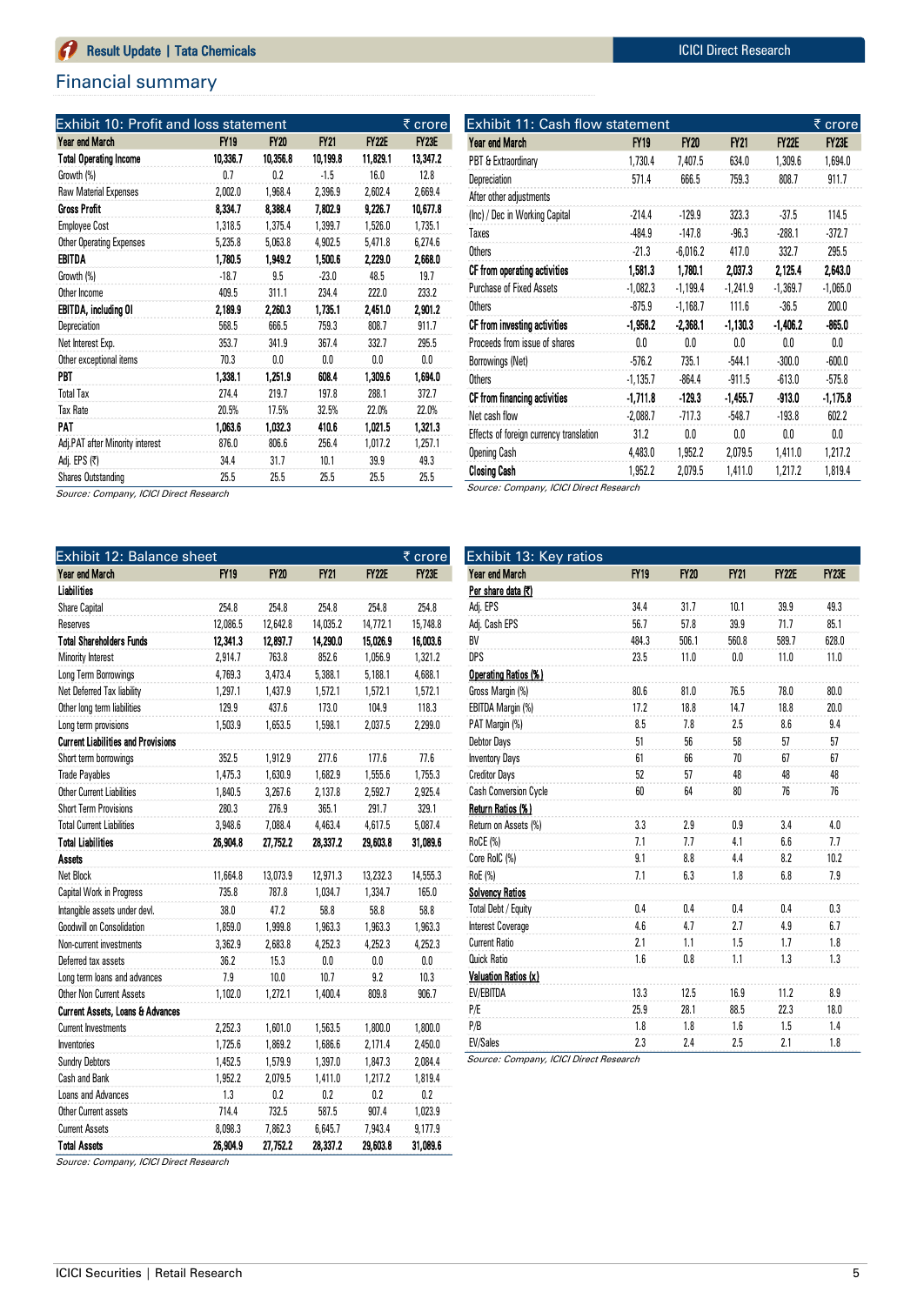# Exhibit 14: ICICI Direct coverage universe (Chemicals)

| <b>Company</b>       | CMP          |       |                     | EPS $(2)$<br>M Cap |             |      | P/E(x)                  |      |      | EV/EBITDA(x)            |      |                         | <b>RoCE (%)</b> |      |      | <b>RoE</b> (%)          |      |             |      |
|----------------------|--------------|-------|---------------------|--------------------|-------------|------|-------------------------|------|------|-------------------------|------|-------------------------|-----------------|------|------|-------------------------|------|-------------|------|
|                      | $\mathbf{C}$ |       | <b>TP(₹) Rating</b> | (7 Cr)             | <b>FY21</b> |      | <b>FY22E FY23E FY21</b> |      |      | <b>FY22E FY23E FY21</b> |      | <b>FY22E FY23E FY21</b> |                 |      |      | <b>FY22E FY23E FY21</b> |      | FY22E FY23E |      |
| PI Industries        | 2963         | 3,855 | Buv                 | 44,961             | 48.6        | 59.2 | 77.1                    | 68.3 | 56.0 | 43.0                    | 47.8 | 39.2                    | 30.1            | 17.2 | 18.6 | 20.4                    | 13.8 | 14.6        | 16.1 |
| Aarti Industries     | 1013         | .085  | Buv                 | 36,728             | 14.5        | 32.8 | 31.1                    | 63.7 | 28.1 | 29.7                    | 36.8 | 28.2                    | 19.5            | 10.7 | 12.2 | 16.8                    | 15.0 | 14.9        | 20.1 |
| <b>Tata Chemical</b> | 890          | ,035  | Buy                 | 22,679             | 10.1        | 39.9 | 49.3                    | 88.5 | 22.3 | 18.0                    | 16.9 | 11.2                    | 8.9             | 4.1  | 6.6  | l.l                     | .8   | 6.8         | 7.9  |
| Vinati Organics      | 1970         | 2,300 | Buv                 | 20,252             | 26.2        | 40.2 | 44.3                    | 74.6 | 48.6 | 44.1                    | 56.4 | 36.2                    | 32.3            | 21.7 | 29.4 | 27.1                    | 17.4 | 22.1        | 20.4 |
| Sumitomo Chemical    | 395          | 505   | Buv                 | 19,694             | 6.9         | 8.5  | 10.1                    | 62.3 | 50.6 | 42.6                    | 43.1 | 35.1                    | 29.0            | 29.8 | 29.3 | 28.1                    | 22.4 | 22.1        | 21 2 |
| Navin Fluorine       | 3397         | 3.710 | Hold                | 16,829             | 45.0        | 53.0 | 73.1                    | 77.8 | 66.0 | 47.9                    | 54.0 | 46.7                    | 31.9            | 21.0 | 19.0 | 22.6                    | 13.6 | 14.2        | 17.0 |
| Rallis India         | 265          | 305   | Hold                | 5.161              | 11.4        | 9.7  | 14.0                    | 24.8 | 29.0 | 20.2                    | 16.2 | 18.7                    | 12.9            | 18.0 | 14.0 | 18.4                    | 13.9 | 11.0        | 14.0 |
| Sudarshan chemical   | 599          | 825   | Buv                 | 4.147              | 20.4        | 26.5 | 33.0                    | 34.7 | 26.7 | 21.4                    | 18.8 | 14.9                    | 12.7            | 15.2 | 18.4 | 20.3                    | 19.0 | 20.8        | 21.8 |
| Neogen Chemicals     | 1211         | .515  | Buv                 | 2.827              | 13.4        | 18.8 | 28.8                    | 89.7 | 64.0 | 41.8                    | 46.8 | 35.0                    | 25.4            | 15.1 | 16.5 | 20.1                    | 17.1 | 19.8        | 23.7 |
| Astec Lifesciences   | 1200         | .575  | Buv                 | 2.351              | 33.2        | 39.6 | 51.3                    | 36.1 | 30.3 | 23.4                    | 22.7 | 19.0                    | 14.9            | 18.9 | 19.7 | 21.0                    | 21.0 | 20.3        | 21.0 |

Source: Bloomberg, ICICI Direct Research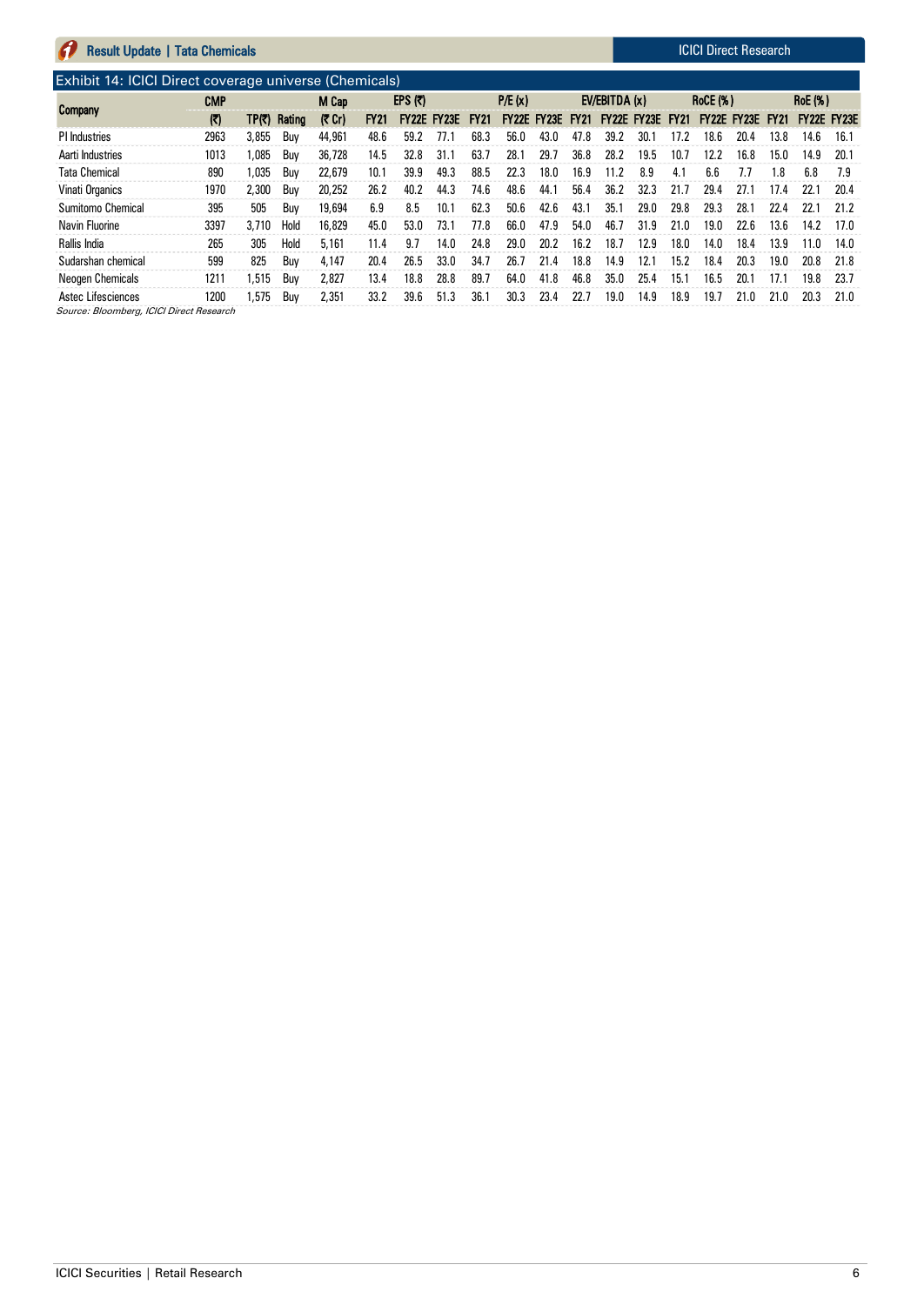# RATING RATIONALE

ICICI Direct endeavours to provide objective opinions and recommendations. ICICI Direct assigns ratings to its stocks according to their notional target price vs. current market price and then categorizes them as Buy, Hold, Reduce and Sell. The performance horizon is two years unless specified and the notional target price is defined as the analysts' valuation for a stock

Buy: >15%

Hold: -5% to 15%;

Reduce: -15% to -5%;

Sell: <-15%



Pankaj Pandey Head – Research pankaj.pandey@icicisecurities.com

ICICI Direct Research Desk, ICICI Securities Limited, 1st Floor, Akruti Trade Centre, Road No 7, MIDC, Andheri (East) Mumbai – 400 093 research@icicidirect.com